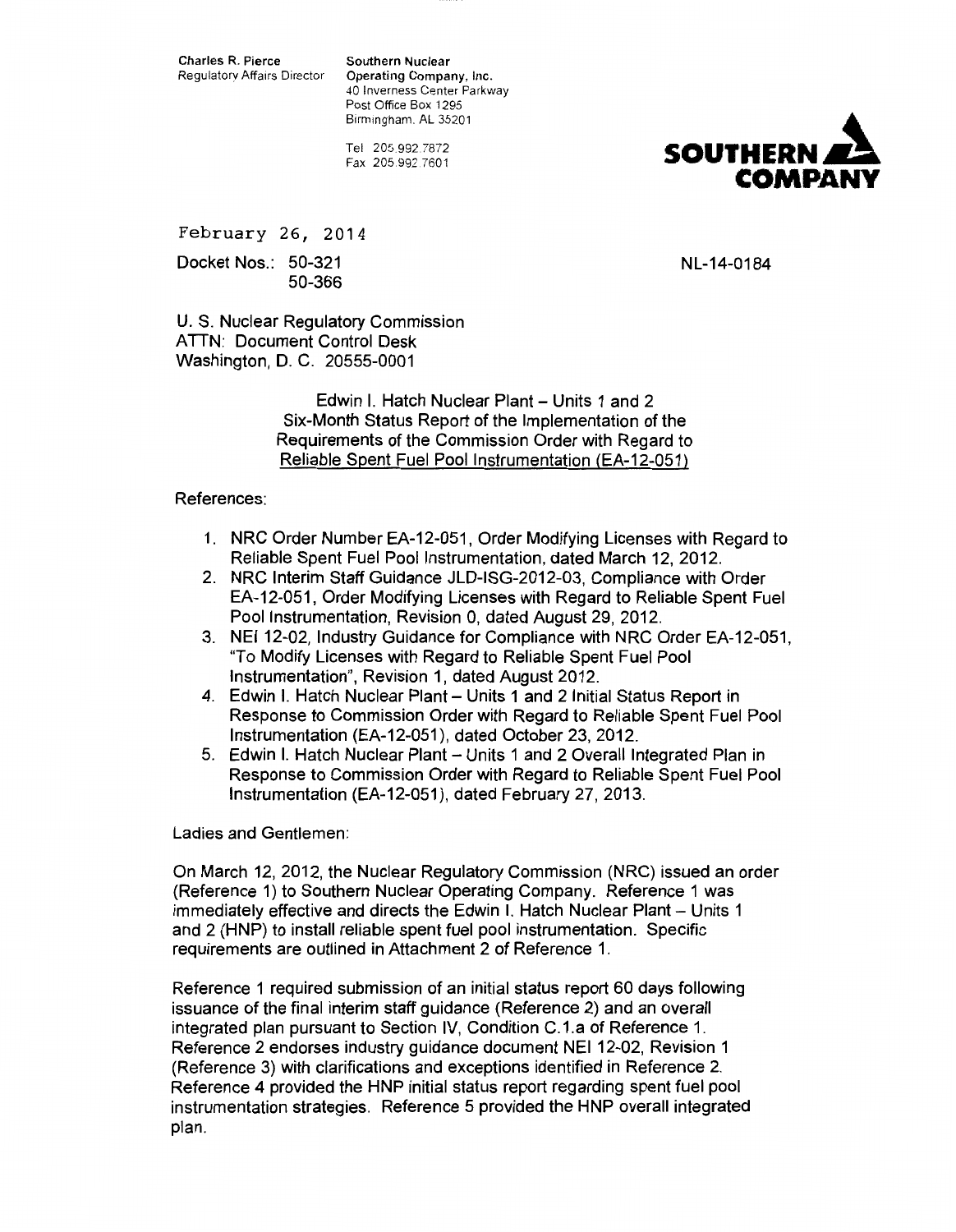U.S. Nuclear Regulatory Commission NL-14-0184 Page 2

Reference 1 requires submission of a status report at six-month intervals following submittal of the overall integrated plan. Reference 3 provides direction regarding the content of the status reports. The purpose of this letter is to provide the second six-month status report pursuant to Section IV, Condition C.2, of Reference 1, that delineates progress made in implementing the requirements of Reference 1. The enclosed report provides an update of milestone accomplishments since the last status report, including any changes to the compliance method, schedule, or need for relief and the basis, if any.

This letter contains no new NRC commitments. If you have any questions, please contact John Giddens at 205.992.7924.

Mr. C. R. Pierce states he is the Regulatory Affairs Director for Southern Nuclear Operating Company, is authorized to execute this oath on behalf of Southern Nuclear Operating Company and, to the best of his knowledge and belief, the facts set forth in this letter are true.

Respectfully submitted,

C. R. Puris

C. R. Pierce Regulatory Affairs Director

CRP/JMG/GS

Sworn to and subscribed before me this  $\alpha$  day of Selveran  $c_{\mathsf{u}}=A$  limpton Notary Public '2014.

My commission expires:  $10/8/20/7$ 

Enclosures: Edwin I. Hatch Nuclear Plant - Units 1 and 2 Second Six-Month Status Report of the Implementation of the Requirements of the Commission Order with Regard to Reliable Spent Fuel Pool Instrumentation (EA-12-051)

cc: Southern Nuclear Operating Company Mr. S. E. Kuczynski, Chairman, President & CEO Mr. D. G. Bast, Executive Vice President & Chief Nuclear Officer Mr. D. R. Vineyard, Vice President - Hatch Mr. B. L. Ivey, Vice President - Regulatory Affairs Mr. D. R. Madison, Vice President - Fleet Operations RType: CVC7000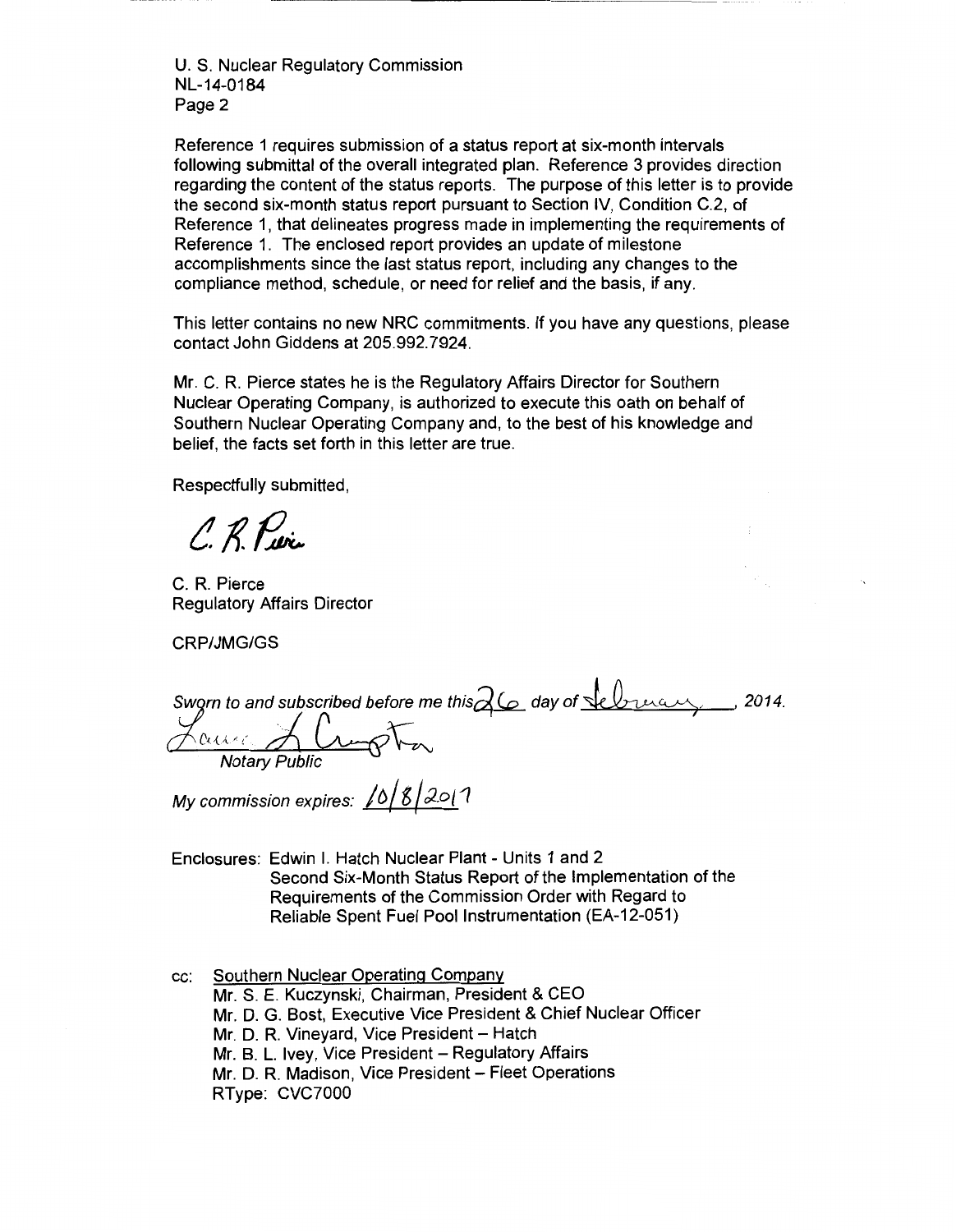U.S. Nuclear Regulatory Commission NL-14-0184 Page 3

U. S. Nuclear Regulatory Commission

Mr. E. Leeds, Director of the Office of Nuclear Reactor Regulations

Mr. V. M. McCree, Regional Administrator

Mr. R. E. Martin, NRR Senior Project Manager- Hatch

Mr. E. D. Morris, Senior Resident Inspector- Hatch

Mr. B. A. Purnell, NRR/JLD/PMB

Mr. S. R. Jones, NRR/DSS/SBPB

**State of Georgia** 

Mr. J. H. Turner, Environmental Director Protection Division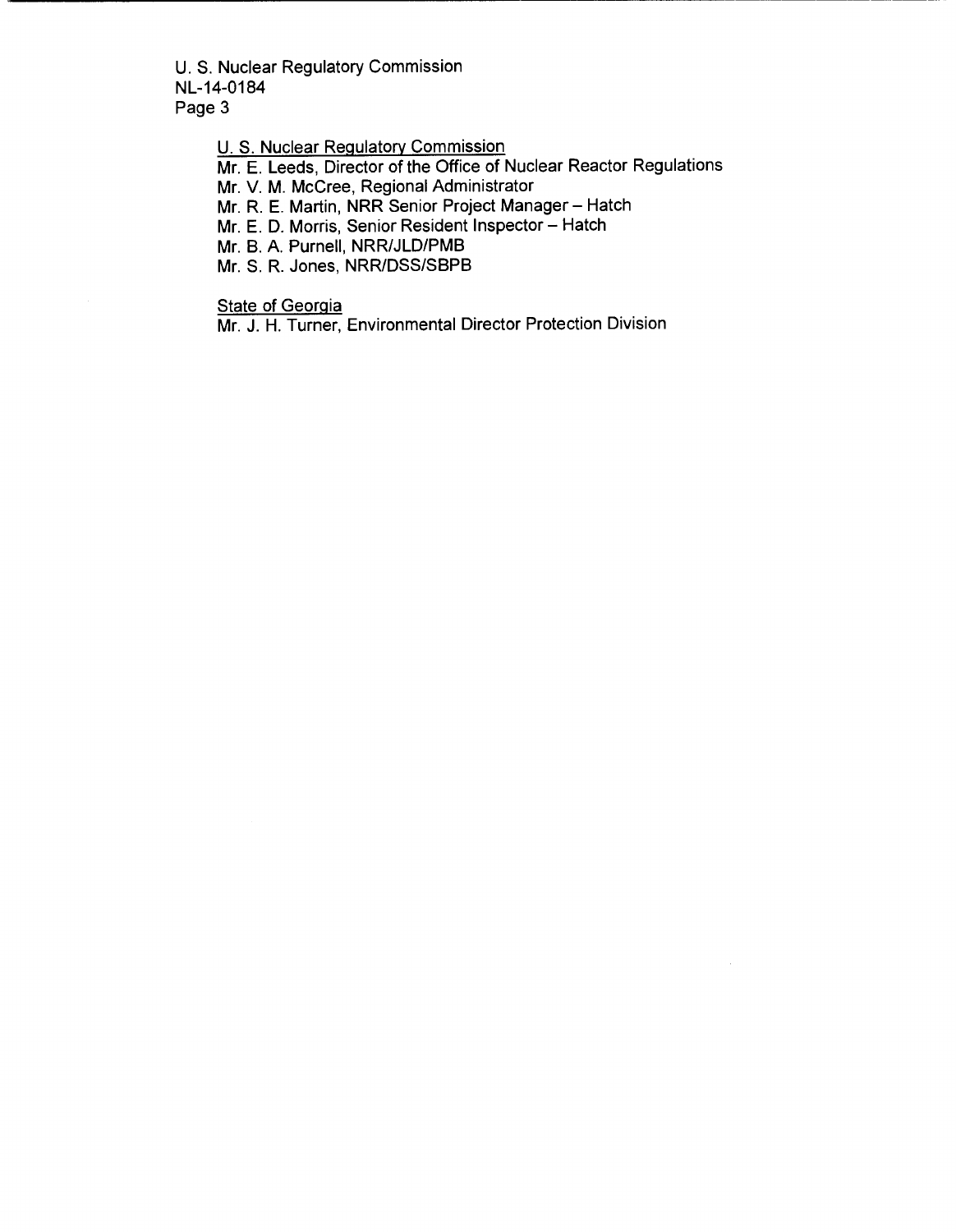Edwin I. Hatch Nuclear Plant- Units 1 and 2 Second Six-Month Status Report of the Implementation of the Requirements of the Commission Order with Regard to Reliable Spent Fuel Pool Instrumentation (EA-12-051)

Enclosure

Edwin I. Hatch Nuclear Plant- Units 1 and 2 Second Six-Month Status Report of the Implementation of the Requirements of the Commission Order with Regard to Reliable Spent Fuel Pool Instrumentation (EA-12-051)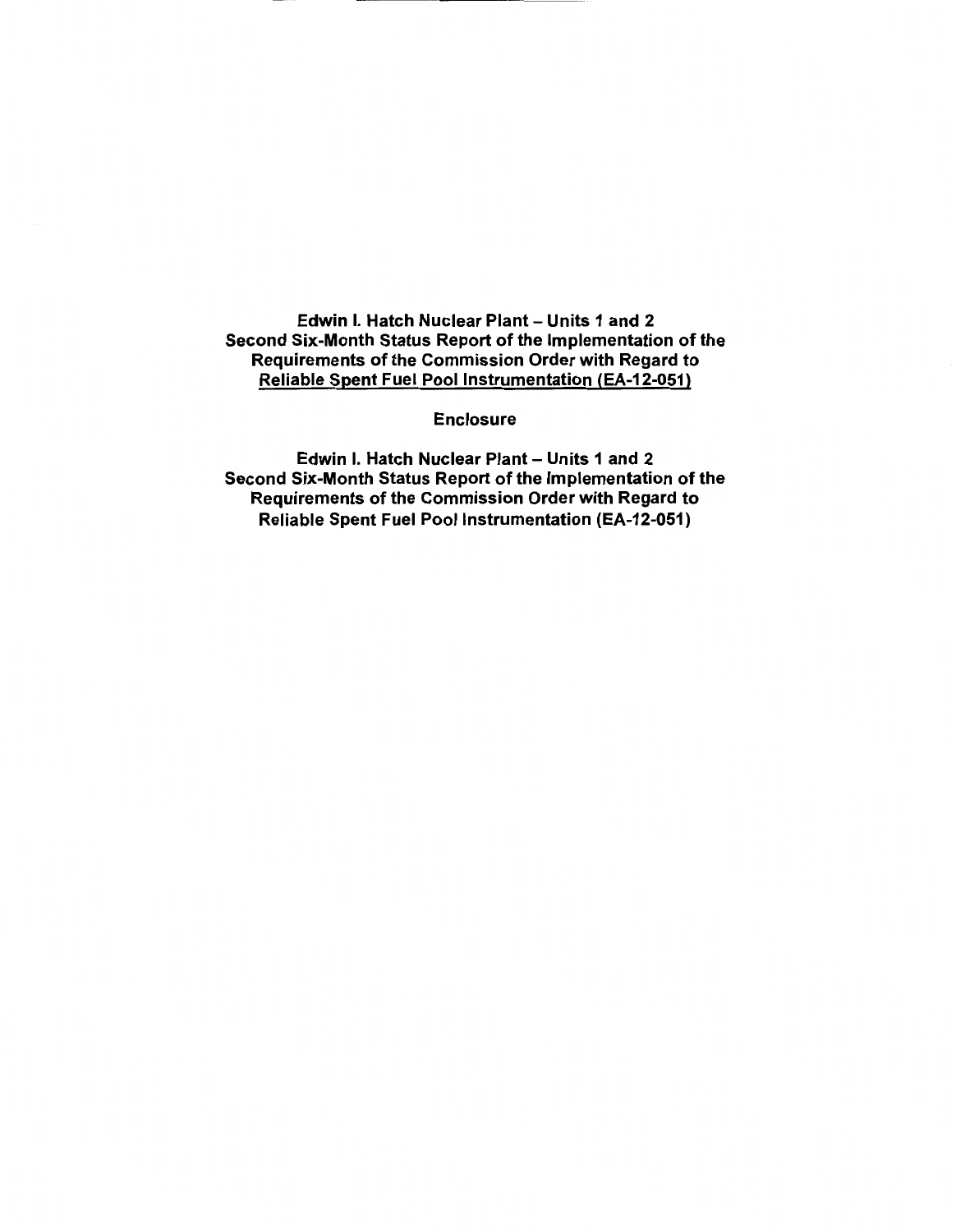# Edwin I. Hatch Nuclear Plant- Units 1 and 2 Second Six-Month Status Report of the Implementation of the Requirements of the Commission Order with Regard to Reliable Spent Fuel Pool Instrumentation (EA-12-051)

## 1 Introduction

Edwin I. Hatch Nuclear Plant Units 1 and 2 developed an Overall Integrated Plan (Reference 1 of this enclosure), documenting the requirements to install reliable spent fuel pool (SFP) instrumentation, in response to Reference 2. This attachment provides an update of milestone accomplishments since submittal of the last status report, including any changes to the compliance method, schedule, or need for relief/relaxation and the basis, if any.

# 2 Milestone Accomplishments

In addition to the submittal of status reports, the following milestone(s) directly related to SFP instrumentation implementation have been completed since the development of the Overall Integrated Plan (Reference 1 of this enclosure), and are current as of December 31, 2013:

• None

## 3 Milestone Schedule Status

The table provides an update to the milestone schedule to support the Overall Integrated Plan. This section provides the activity status of each item, and the expected completion date noting any change. The dates are planning dates subject to change as design and implementation details are developed.

| <b>Milestone</b>                                      | <b>Target</b><br>Completion<br><b>Date</b> | <b>Activity</b><br><b>Status</b> | <b>Revised Target</b><br>Completion<br>Date |
|-------------------------------------------------------|--------------------------------------------|----------------------------------|---------------------------------------------|
| Submit 60 Day Status Report                           | Oct 2012                                   | Complete                         | N/A                                         |
| Submit Overall Integrated Plan                        | Feb 2013                                   | Complete                         | N/A                                         |
| Submit 6 Month Status Report                          | Aug 2013                                   | Complete                         | N/A                                         |
| Submit 6 Month Status Report                          | Feb 2014                                   | Complete<br>(see Sec. 2)         | N/A                                         |
| Unit 1 1st RFO                                        | Mar 2014                                   | <b>Not Started</b>               |                                             |
| Develop Modifications Unit 1                          | Jun 2014                                   | <b>Not Started</b>               |                                             |
| Submit 6 Month Status Report                          | Aug 2014                                   | <b>Not Started</b>               |                                             |
| Submit 6 Month Status Report                          | Feb 2015                                   | <b>Not Started</b>               |                                             |
| Receipt of Unit 1 SFP Instrument Channel              | Feb 2015                                   | <b>Not Started</b>               |                                             |
| Unit 2 1st RFO                                        | Mar 2015                                   | <b>Not Started</b>               |                                             |
| Develop Modifications Unit 2                          | Apr 2015                                   | <b>Not Started</b>               |                                             |
| Submit 6 Month Status Report                          | Aug 2015                                   | <b>Not Started</b>               |                                             |
| Complete Functional Test of Unit 1 SFP<br>Instruments | 3Q 2015                                    | <b>Not Started</b>               |                                             |
| Receipt of Unit 2 SFP Instrument Channel              | Nov 2015                                   | <b>Not Started</b>               |                                             |
| Submit 6 Month Status Report                          | Feb 2016                                   | <b>Not Started</b>               |                                             |
| Unit 1 Implementation Complete (2nd RFO)*             | Mar 2016                                   | <b>Not Started</b>               |                                             |
| Submit 6 Month Status Report                          | Aug 2016                                   | Not Started                      |                                             |
| Complete Functional Test of Unit 2 SFP<br>Instruments | 4Q 2016                                    | <b>Not Started</b>               |                                             |